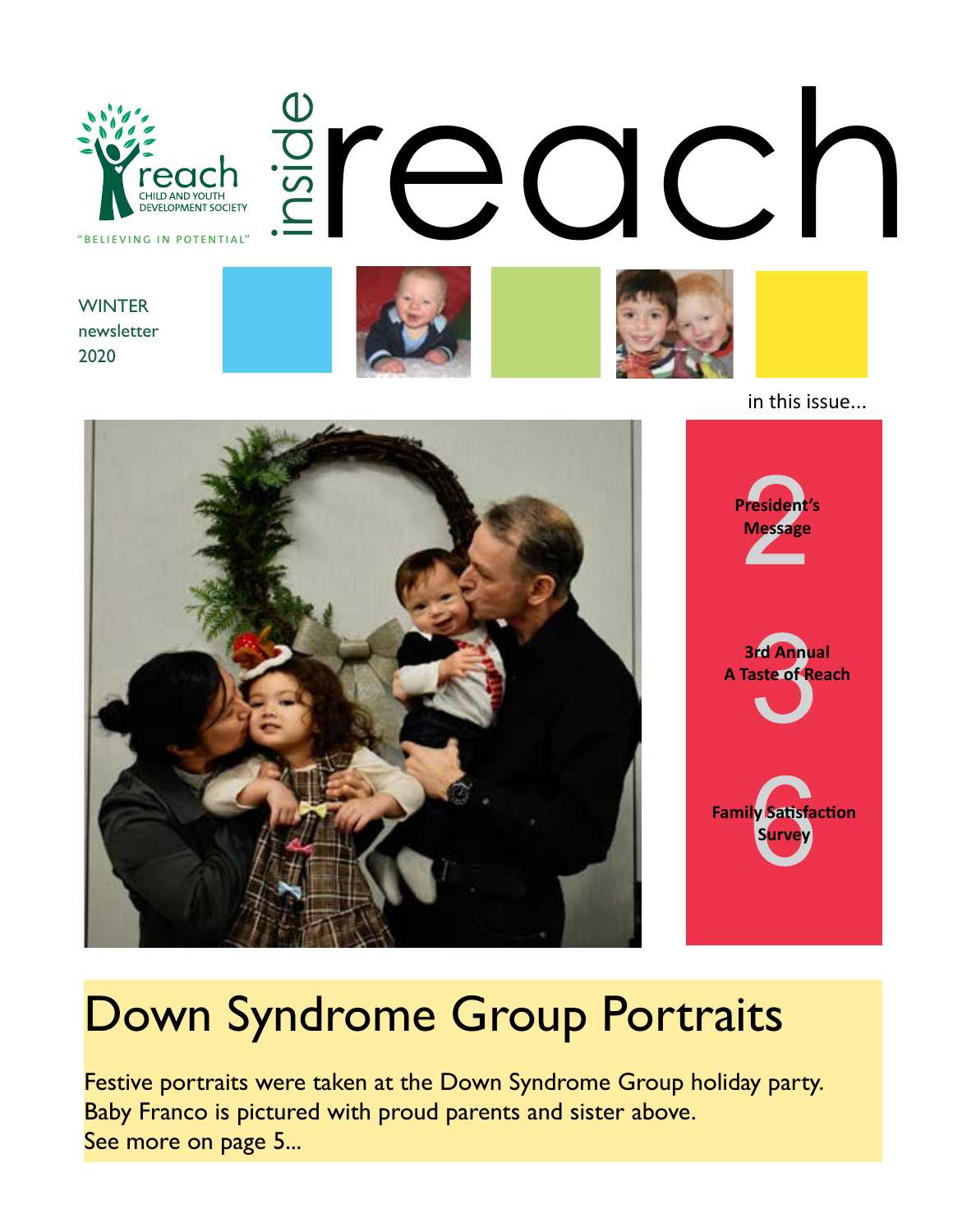# inside reach

## Message from the President

is published quarterly and is distributed free of charge to the membership of Reach Child and Youth Development Society. If you would like to subscribe or unsubscribe call 604-946-6622 ext. 0 or email info@reachchild. org and write "newsletter" as subject line.

Submissions are welcome. Children's writing or artwork is welcome. Please include your contact information with your submission. Submissions can be emailed to alisonm@reachchild.org with "newsletter" in the subject line, faxed to 604-946- 6622 (please do not fax artwork), mailed or dropped off at the front desk. For more information about the "inside reach" newsletter please call 604-946-6622 ext.337.



5050 47 Ave, Delta, BC V4K OC8 604-946-6622 Fax: 604-946-6223 info@reachchild.org www.reachchild.org

**Reach Play and Learn Centre** 11415 84th Avenue North Delta, BC V4C 2L9 604-501-1502 Fax: 604-501-1359

- We have expanded many of our existing programs and look forward to exploring new programs as the resources allow:
- Our waitlist for programs has decreased but we are always striving for quicker assess
- We continue to serve the youngest members of our community with the hope of expanding our programs and services to include more youth and young adults
- we have been serving the community of Delta and parts of Surrey but see the need to expand beyond
- we have valued and appreciated the financial support of many individuals, community groups and businesses and hope to see this continued support



the decade.

I am reminded of our REACH Mission to provide timely, accessible and family centered community programs and services for the optimal development of children, youth and adults, where individuals flourish and reach their potential.

Like, follow, look and watch. There are lots of ways to connect to Reach. Visit us at www.reachdevelopment.org to link to all of our social media.

I am reminded of the quote by Colin Powell, "A dream doesn't become reality through magic; it takes sweat, determination and hard work. … and I believe we have these qualities to see our hopes and dreams come true."

As we look forward, we want to provide our children and youth with a secure future. One of our Board Members, Carmel Tang, has offered information workshops on The Registered Disability Savings Plan (RDSP) which is a savings plan designated to help people with disabilities and their families save money for their long-term financial security. The government provides grants to supplement your own contribution. This is a program that can start with a \$25.00 RDSP contribution. Please check with your financial institution to begin the process.

In the Fall, many of us enjoyed a "tasty" evening at Tasty Bistro in North Delta as they continue to support REACh. Their food is amazing. We can look forward to the Four Winds Cheers for Children happening again at the Harris Barn on February 8th. It also great food, music and dancing!

On behalf of the Board, I would like to thank everyone for all their contributions to Reach in so many ways, financially, volunteering, working with youngsters or just providing a smile to another member of our community.

*On behalf of the REACH Society Board of Directors,*

*Phyllis With, President*

#### **2019/2020 Board of Directors**

#### **Reach Child and Youth Development Society :**

Phyllis With, President; Ryan Thomas, Treasurer; Marcia McCafferty, Secretary; Lynn Haley, Director; Shirley-Ann Reid, Director; Karen Ostrom, Director; Carmel Tang, Director; Stuart Bowyer, Director; Angela Keulen, Director; Lois Wilkinson, Director

#### **Reach Child and Youth Charitable Foundation:**

Denis Horgan, Chair; Katherine Bamford, Vice Chair; Ryan Thomas, Treasurer; Tom Siba, Director; Agnes Douglas, Director; Valerie Bartlett, Director; Jeff Scott, Director; Somi Benning, Director; Laura Dixon, Director, Sharon Schoeffel, Director; Inder Saini, Director



#### DELTA, BC (Dec.03, 2019) –

A Taste of Reach is one of Reach Child and Youth Development Society's (REACH) most successful fundraisers. Made possible by the Dilawri Group and Tasty Indian Bistro, this evening of mingling featured fine South Asian cuisine paired with wine and beer tasting. A REACH parent shared her experience with the help her son received from REACH services for children with developmental disabilities and delays. Having a speaker with first-hand experience informs and helps reduce concerns of stigma regarding seeking assistance for guests who may have a child with extra needs in their family.

The 2019 event held at Tasty Indian Bistro on December 3rd, 2019, raised \$61,187. Proceeds will support Delta programs as well as facilities at REACH that all serve children with extra needs and their families. Development Manager Kristin Bibbs stated that "REACH is very grateful to everyone from our local communities who came together in celebration and support of helping children reach their potential." In particular, partial funds will make a new Surrey Centre for Autism and Child Development possible to service increased demand in North Delta and Surrey areas. "Our proposed new centre will help vulnerable children to reach their potential, strengthen families and complement existing community services" said REACH Executive Director Renie D'Aquila.

Visi[t REACH Facebook page](https://www.facebook.com/pg/reachsocietybc/photos/?tab=album&album_id=2809738389056589) to view more photos.

## 3rd Annual A Taste of Reach

## Surrey Autism Awareness Event



SURREY CENTRE FOR AUTISM &<br>CHILD DEVELOPMENT

**Building for Children Together Campaign** 



Emcee Marco Ianuzzi



Guests arriving



Harvey buying



Guests arriving



REACH friends at the event



Just Cakes delicious desserts to follow the amazing Tasty Indian Bistro appetizers and main courses. .All photos taken by our dedicated photographer Bob Roche.



Crowd at Tasty Indian Bistro



Speaker Sonali Menezes-Sequira

On April 22, 2020 REACH will be holding an information evening at the Civic Hotel in Surrey from 5-8pm. We will have autism experts and resources available to Surrey residents as well as launching our new Building for Children Campaign. REACH plans to build a Surrey Centre for Autism and Child Development in Surrey to complement existing services and provide more help to families in the area. Stay tuned for more details on the REACH website.

We have information on the new Surrey Building for Children Together Campaign brochure and website page. Visit www. reachchild.org/surrey or request a printed brochure by calling 604-946.6622 ext. 0 or emailing info@reachchild.org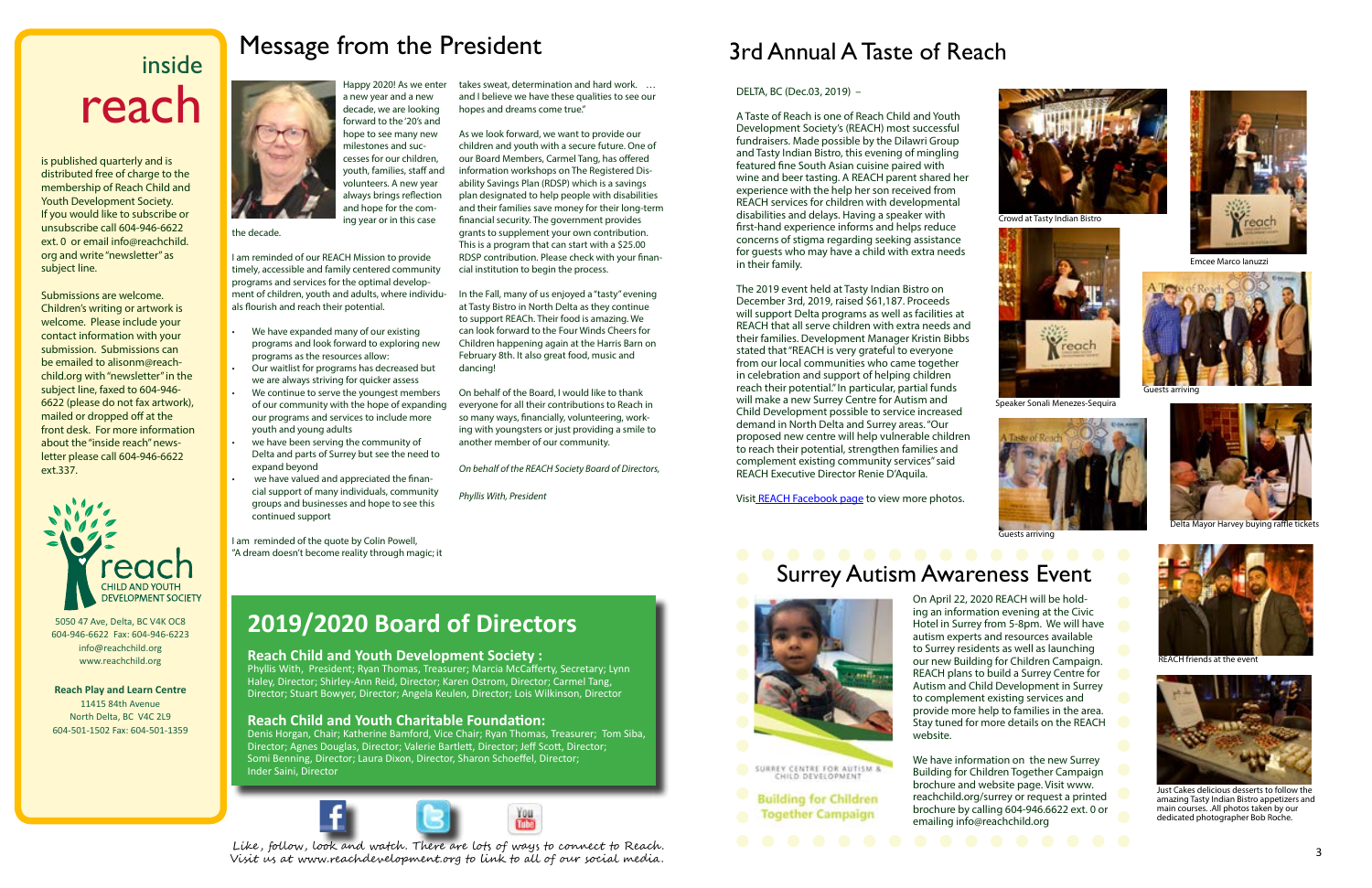





During the holidays, parents often find themselves making sure everything is place for family gatherings in hopes that everyone has an enjoyable time together. As we get back into the swing of things and our daily routines with our family, it can be a good time for us to sit back and take care of ourselves... even if it's just for 15 minutes a day. A moment for us to slow down our pace, to breathe and reset. As Kelty Mental Health puts it, "by prioritizing our own mental health and checking to monitor our needs, we make room for peace and happiness in our lives<sup>1</sup>



#### Self Care

SANTA visits REACH Preschool

Psychology Today suggests some great ways to get started:

- Turn on uplifting music
- Make yourself a nice drink like chamomile tea, hot chocolate or even a smoothie!
- Color a picture in an adult coloring book or color with your kids!
- Go for a walk
- Plan a special date with your child or your loved one

In this new decade, may you find happiness, joy and love in the simple things of life.



#### Music Therapy Workshops

#### Canucks for families!



#### REACH Down Syndrome Group Holiday Portraits

## REACH Christmas Hampers

other skill building with music. For example, a drumming activity also teaches self-regulation and sensory integration and vocalizing to musical sounds improves speech.

This photo was taken in the Music Therapy Workshop held at REACH Centre in Ladner in early January. Our music workshops are made possible by a partnership between Note by Note Music Therapy and REACH.

If this sounds like something your child could benefit from - MUSIC GROUPS ARE RUNNING IN NORTH & SOUTH DELTA NOW!! Contact Katie Scozzavava to join in at 604.946.6622 ext 381 or katies@reachchild.org.

Music therapy is using music as a tool to work on non-musical goals. It can improve interaction, verbal and non-verbal skills and improve motivational development for children on the autism spectrum. Often, music can be the only way to connect and communicate in a way where individuals with disabilities, feel equal in the interaction.

Music is processed in a different area of the brain than speech and language and it sends a clearer signal that is more easily recognized. This is very powerful for individuals with processing problems. Music therapy harnesses this power and integrates



Canucks Game Meet & Greets – The Vancouver Canucks gave 6 of our families the opportunity to attend a Vancouver Canucks game followed by a meet & greet with one of the players!! As you can see, the grins on these children could not be any bigger!

Preschool South's Christmas Party was held in the last week of class before the holidays. Children performed songs for parents as well as for Santa who magically appeared during the festivities.



Photographer Marissa Bourne took these heartfelt photos and we are honuoured to share them with you. Thank you Marissa!

received a mountain of food, including all of the fixings for a large Christmas Breakfast and Dinner and baking, as well as a large quantity of non-perishables good to last well beyond the holidays. Each child is also given \$200 worth of gifts that are purchased from their own wish lists.

Lastly, Lehigh Cement donated cartons of non-perishable goods that staff took to families who could use the extras over the holidays. The spirit of giving was awesome to behold!



Meet & Greet with Jay Beagle Meet & Greet with Elias Pettersson



REACH Positive Connections team spearheaded an initiative to adopt two families who had both lost dads in 2019 instead of buying each other gifts. This desire to help struggling families at Christmas time continued as funds were used to support 5 families with gift cards from Save-On and Walmart with food and gifts from the REACH emergency fund approved by REACH Board Directors.

Development Manager Kristin Bibbs increased the number of REACH families supported by Kennedy's Pub Christmas Hampers to 5 this year. Each family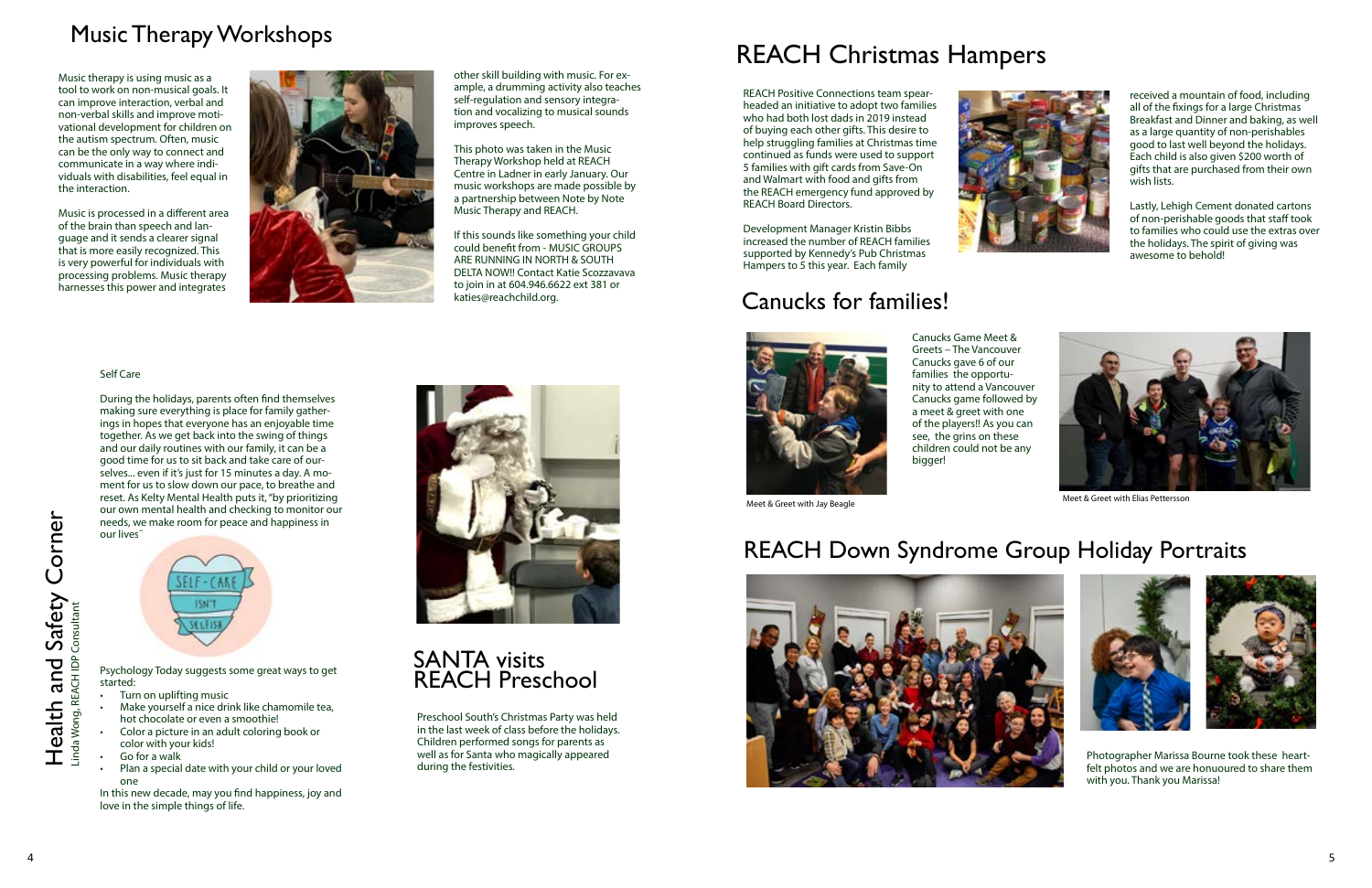Tuesday, November 19, 2019 marked the third National Bereavement Day in Canada. This is a day for all of us to reflect on the legacies of those who have died, and the connections and relationships that continue to shape



# our lives.



REACH staff display sup port in Camp Kerry shirts. Camp Kerry is a non-profit organization that supports bereaved families.



REACH staff display their support

Orange Shirt Day (September 30th) is a day when we honour the Indigenous children who were sent away to residen tial schools in Canada and learn more about the history of those schools

> Here is REACH's official First Nations Acknowledgement statement -"We acknowl edge that we are (meeting/working/learning) here today on the traditional and ancestral lands of the Musqueam,Tsawwassen First Nations and Hul'qumi'num speaking peoples, who have been stewards of this land since time immemorial."



## Orange Shirt Day

#### Indigenous Land Acknowledgement at REACH

#### National Bereavement Day

## Fundraising and Awareness Initiatives...



RED FM is supporting REACH community messag ing by having Dr. Miriam Elfert speak about autism and treatment to raise awareness of needs and speak about REACH's new Surrey building. Monisha Jassi, REACH Behaviour Consultant, will also partici pate and translate REACH messaging into Punjabi as needed. The interview and discussion will take place on March 18th during the prime time show the Harjinder Thind Show from 9:24 to 10:25 am.

Boston Pizza at Tsawwassen Mills has a special Valentines Day project going on! Sales of Kids Cards, paper hearts and \$1 from every heart shaped dessert will be donated to kids at REACH. Boston Pizza Tsawwassen partnered with REACH to provide hors d'oeuvres at Mingler at the Mills last year and after learning more about what we do at REACH, owner Darin wanted to send more support our way - thank you!

Family Satisfaction Surveys are extremely important to REACH. They tell us how each program is doing and it's so important that we hear from you. Surveys were sent out mid-January and are due back January 31. If you prefer a printed version, they are available at front desk. Call 604-946.6622 ext. 0. Check out the statistics from last year and lend your voice to this year's !





#### Environmental Focus

**Family Satisfaction Survey Results 2019** 



## REACH Family Satisfaction Survey 2020